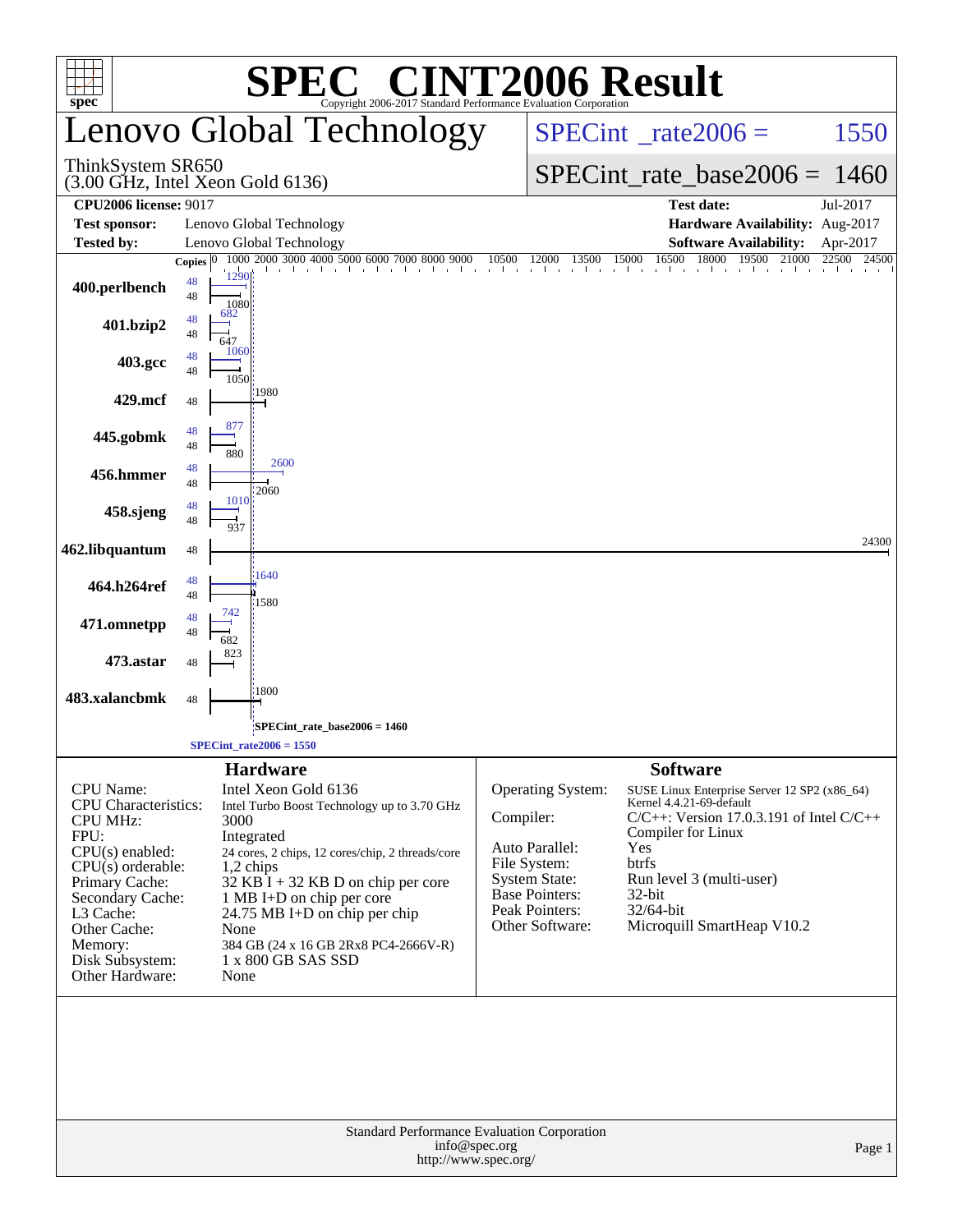

## enovo Global Technology

#### ThinkSystem SR650

(3.00 GHz, Intel Xeon Gold 6136)

SPECint rate $2006 = 1550$ 

#### [SPECint\\_rate\\_base2006 =](http://www.spec.org/auto/cpu2006/Docs/result-fields.html#SPECintratebase2006) 1460

**[CPU2006 license:](http://www.spec.org/auto/cpu2006/Docs/result-fields.html#CPU2006license)** 9017 **[Test date:](http://www.spec.org/auto/cpu2006/Docs/result-fields.html#Testdate)** Jul-2017

**[Test sponsor:](http://www.spec.org/auto/cpu2006/Docs/result-fields.html#Testsponsor)** Lenovo Global Technology **[Hardware Availability:](http://www.spec.org/auto/cpu2006/Docs/result-fields.html#HardwareAvailability)** Aug-2017

**[Tested by:](http://www.spec.org/auto/cpu2006/Docs/result-fields.html#Testedby)** Lenovo Global Technology **[Software Availability:](http://www.spec.org/auto/cpu2006/Docs/result-fields.html#SoftwareAvailability)** Apr-2017

#### **[Results Table](http://www.spec.org/auto/cpu2006/Docs/result-fields.html#ResultsTable)**

|                                                                                                          | <b>Base</b>   |                |       |                |       |                |                   | <b>Peak</b>   |                |              |                |              |                |              |
|----------------------------------------------------------------------------------------------------------|---------------|----------------|-------|----------------|-------|----------------|-------------------|---------------|----------------|--------------|----------------|--------------|----------------|--------------|
| <b>Benchmark</b>                                                                                         | <b>Copies</b> | <b>Seconds</b> | Ratio | <b>Seconds</b> | Ratio | <b>Seconds</b> | <b>Ratio</b>      | <b>Copies</b> | <b>Seconds</b> | <b>Ratio</b> | <b>Seconds</b> | <b>Ratio</b> | <b>Seconds</b> | <b>Ratio</b> |
| 400.perlbench                                                                                            | 48            | 434            | 1080  | 434            | 1080  | 434            | 1080l             | 48            | 365            | 1290         | 364            | 1290         | 364            | 1290         |
| 401.bzip2                                                                                                | 48            | 715            | 648   | 716            | 647   | 717            | 646               | 48            | 678            | 683          | 684            | 677          | 679            | 682          |
| $403.\mathrm{gcc}$                                                                                       | 48            | 367            | 1050  | 366            | 1060  | 367            | 1050l             | 48            | 365            | 1060         | 364            | 1060         | 364            | 1060         |
| $429$ .mcf                                                                                               | 48            | 222            | 1970  | 221            | 1980  | 221            | 1980 <sub>l</sub> | 48            | 222            | 1970         | 221            | 1980         | 221            | 1980         |
| $445$ .gobmk                                                                                             | 48            | 572            | 880   | 572            | 880   | 573            | 879               | 48            | 574            | 877          | 575            | 875          | 574            | 877          |
| 456.hmmer                                                                                                | 48            | 218            | 2050  | 218            | 2060  | 217            | 2060l             | 48            | 172            | 2600         | 172            | 2600         | 172            | 2600         |
| $458$ .sjeng                                                                                             | 48            | 620            | 937   | 619            | 938   | 620            | 937               | 48            | 576            | 1010         | 575            | 1010         | 576            | 1010         |
| 462.libquantum                                                                                           | 48            | 40.8           | 24300 | 40.9           | 24300 | 40.9           | 24300             | 48            | 40.8           | 24300        | 40.9           | 24300        | 40.9           | 24300        |
| 464.h264ref                                                                                              | 48            | 670            | 1580  | 666            | 1590  | 712            | 1490              | 48            | 649            | 1640         | 657            | 1620         | 649            | 1640         |
| 471.omnetpp                                                                                              | 48            | 440            | 682   | 440            | 682   | 440            | 682               | 48            | 404            | 742          | 404            | 742          | 405            | 741          |
| 473.astar                                                                                                | 48            | 409            | 825   | 411            | 821   | 409            | 823               | 48            | 409            | 825          | 411            | 821          | 409            | 823          |
| 483.xalancbmk                                                                                            | 48            | 184            | 1800  | 184            | 1800  | 184            | 1800l             | 48            | 184            | 1800         | 184            | 1800         | 184            | 1800         |
| Results appear in the order in which they were run. Bold underlined text indicates a median measurement. |               |                |       |                |       |                |                   |               |                |              |                |              |                |              |

#### **[Submit Notes](http://www.spec.org/auto/cpu2006/Docs/result-fields.html#SubmitNotes)**

 The numactl mechanism was used to bind copies to processors. The config file option 'submit' was used to generate numactl commands to bind each copy to a specific processor. For details, please see the config file.

#### **[Operating System Notes](http://www.spec.org/auto/cpu2006/Docs/result-fields.html#OperatingSystemNotes)**

Stack size set to unlimited using "ulimit -s unlimited"

#### **[Platform Notes](http://www.spec.org/auto/cpu2006/Docs/result-fields.html#PlatformNotes)**

Standard Performance Evaluation Corporation BIOS configuration: Operating Mode set to Maximum Performance SNC set to Enable DCU Streamer Prefetcher set to Disable Stale AtoS set to Enable LLC dead line alloc set to Disable Sysinfo program /home/cpu2006-1.2-ic17.0u3/config/sysinfo.rev6993 Revision 6993 of 2015-11-06 (b5e8d4b4eb51ed28d7f98696cbe290c1) running on Cyborg-SPECcpu2006-SUSE12SP2 Wed Jul 26 04:31:05 2017 This section contains SUT (System Under Test) info as seen by some common utilities. To remove or add to this section, see: <http://www.spec.org/cpu2006/Docs/config.html#sysinfo> From /proc/cpuinfo model name : Intel(R) Xeon(R) Gold 6136 CPU @ 3.00GHz 2 "physical id"s (chips) Continued on next page

[info@spec.org](mailto:info@spec.org) <http://www.spec.org/>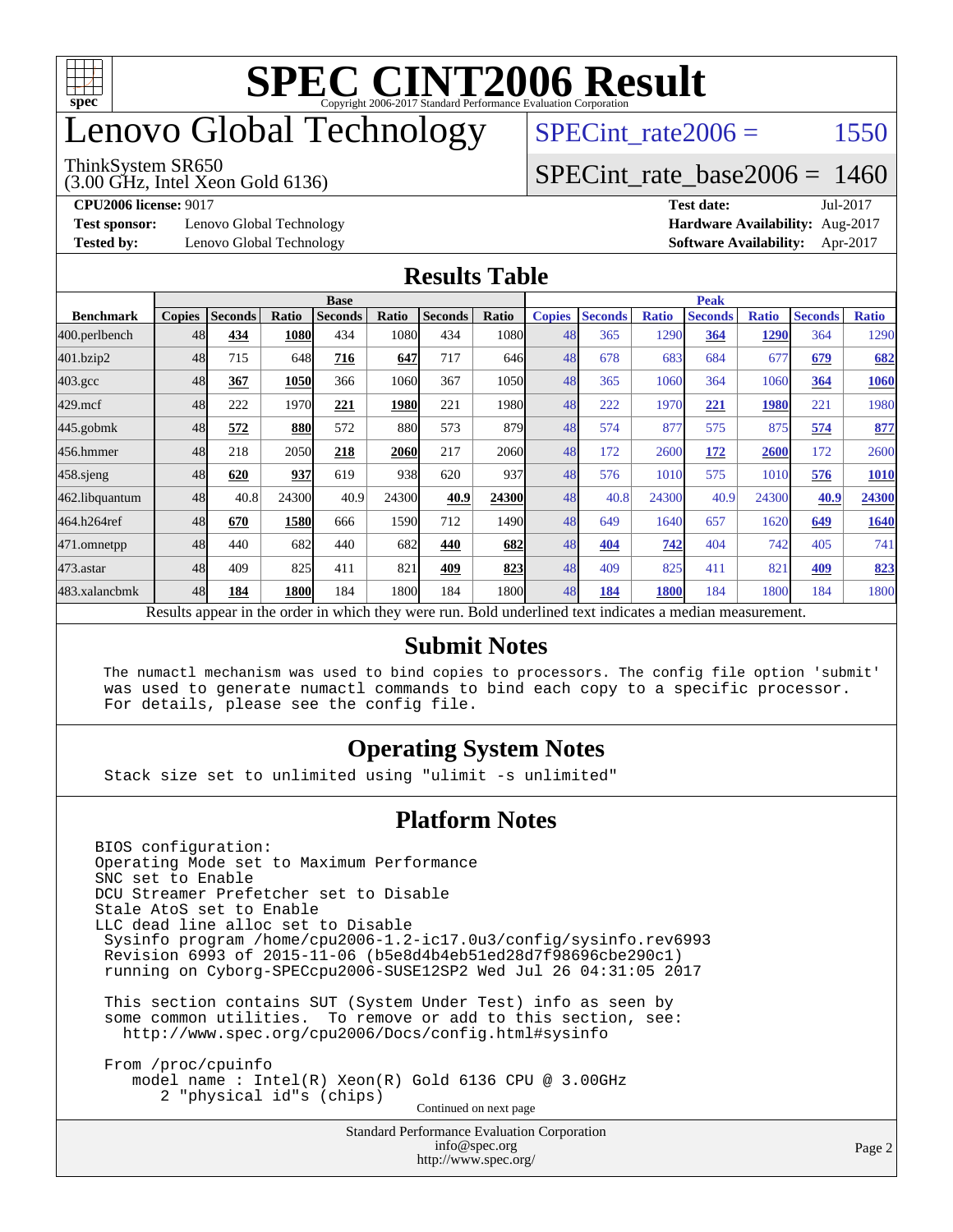

### enovo Global Technology

SPECint rate $2006 = 1550$ 

(3.00 GHz, Intel Xeon Gold 6136) ThinkSystem SR650

[SPECint\\_rate\\_base2006 =](http://www.spec.org/auto/cpu2006/Docs/result-fields.html#SPECintratebase2006) 1460

**[Test sponsor:](http://www.spec.org/auto/cpu2006/Docs/result-fields.html#Testsponsor)** Lenovo Global Technology **[Hardware Availability:](http://www.spec.org/auto/cpu2006/Docs/result-fields.html#HardwareAvailability)** Aug-2017 **[Tested by:](http://www.spec.org/auto/cpu2006/Docs/result-fields.html#Testedby)** Lenovo Global Technology **[Software Availability:](http://www.spec.org/auto/cpu2006/Docs/result-fields.html#SoftwareAvailability)** Apr-2017

**[CPU2006 license:](http://www.spec.org/auto/cpu2006/Docs/result-fields.html#CPU2006license)** 9017 **[Test date:](http://www.spec.org/auto/cpu2006/Docs/result-fields.html#Testdate)** Jul-2017

#### **[Platform Notes \(Continued\)](http://www.spec.org/auto/cpu2006/Docs/result-fields.html#PlatformNotes)**

Standard Performance Evaluation Corporation [info@spec.org](mailto:info@spec.org) Page 3 48 "processors" cores, siblings (Caution: counting these is hw and system dependent. The following excerpts from /proc/cpuinfo might not be reliable. Use with caution.) cpu cores : 12 siblings : 24 physical 0: cores 0 1 2 3 4 9 10 16 18 19 25 26 physical 1: cores 0 1 2 3 4 9 10 16 18 19 25 26 cache size : 25344 KB From /proc/meminfo MemTotal: 395892112 kB HugePages\_Total: 0<br>Hugepagesize: 2048 kB Hugepagesize: From /etc/\*release\* /etc/\*version\* SuSE-release: SUSE Linux Enterprise Server 12 (x86\_64) VERSION = 12 PATCHLEVEL = 2 # This file is deprecated and will be removed in a future service pack or release. # Please check /etc/os-release for details about this release. os-release: NAME="SLES" VERSION="12-SP2" VERSION\_ID="12.2" PRETTY\_NAME="SUSE Linux Enterprise Server 12 SP2" ID="sles" ANSI\_COLOR="0;32" CPE\_NAME="cpe:/o:suse:sles:12:sp2" uname -a: Linux Cyborg-SPECcpu2006-SUSE12SP2 4.4.21-69-default #1 SMP Tue Oct 25 10:58:20 UTC 2016 (9464f67) x86\_64 x86\_64 x86\_64 GNU/Linux run-level 3 Jul 26 04:30 SPEC is set to: /home/cpu2006-1.2-ic17.0u3 Filesystem Type Size Used Avail Use% Mounted on /dev/sdb2 btrfs 744G 30G 713G 4% /home Additional information from dmidecode: Warning: Use caution when you interpret this section. The 'dmidecode' program reads system data which is "intended to allow hardware to be accurately determined", but the intent may not be met, as there are frequent changes to hardware, firmware, and the "DMTF SMBIOS" standard. BIOS Lenovo -[IVE109Q-1.00]- 06/28/2017 Memory: 24x Samsung M393A2K43BB1-CTD 16 GB 2 rank 2666 MHz Continued on next page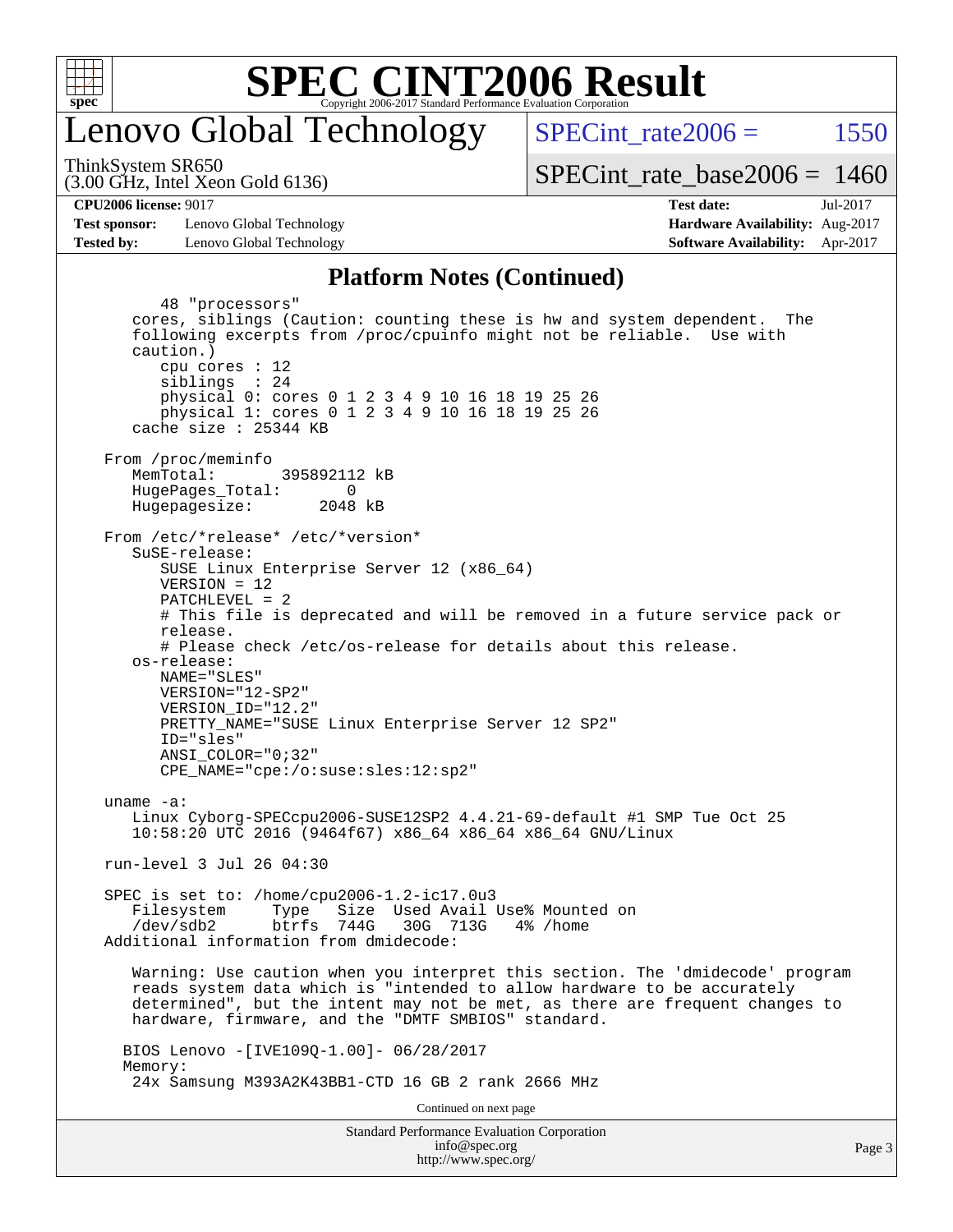

## enovo Global Technology

ThinkSystem SR650

SPECint rate $2006 =$  1550

[SPECint\\_rate\\_base2006 =](http://www.spec.org/auto/cpu2006/Docs/result-fields.html#SPECintratebase2006) 1460

(3.00 GHz, Intel Xeon Gold 6136)

**[CPU2006 license:](http://www.spec.org/auto/cpu2006/Docs/result-fields.html#CPU2006license)** 9017 **[Test date:](http://www.spec.org/auto/cpu2006/Docs/result-fields.html#Testdate)** Jul-2017 **[Test sponsor:](http://www.spec.org/auto/cpu2006/Docs/result-fields.html#Testsponsor)** Lenovo Global Technology **[Hardware Availability:](http://www.spec.org/auto/cpu2006/Docs/result-fields.html#HardwareAvailability)** Aug-2017 **[Tested by:](http://www.spec.org/auto/cpu2006/Docs/result-fields.html#Testedby)** Lenovo Global Technology **[Software Availability:](http://www.spec.org/auto/cpu2006/Docs/result-fields.html#SoftwareAvailability)** Apr-2017

#### **[Platform Notes \(Continued\)](http://www.spec.org/auto/cpu2006/Docs/result-fields.html#PlatformNotes)**

(End of data from sysinfo program)

#### **[General Notes](http://www.spec.org/auto/cpu2006/Docs/result-fields.html#GeneralNotes)**

Environment variables set by runspec before the start of the run: LD\_LIBRARY\_PATH = "/home/cpu2006-1.2-ic17.0u3/lib/ia32:/home/cpu2006-1.2-ic17.0u3/lib/intel64:/home/cpu2006-1.2-ic17.0u3/sh10.2"

 Binaries compiled on a system with 1x Intel Core i7-4790 CPU + 32GB RAM memory using Redhat Enterprise Linux 7.2 Transparent Huge Pages enabled by default Filesystem page cache cleared with: shell invocation of 'sync; echo 3 > /proc/sys/vm/drop\_caches' prior to run runspec command invoked through numactl i.e.: numactl --interleave=all runspec <etc>

### **[Base Compiler Invocation](http://www.spec.org/auto/cpu2006/Docs/result-fields.html#BaseCompilerInvocation)**

[C benchmarks](http://www.spec.org/auto/cpu2006/Docs/result-fields.html#Cbenchmarks):

[icc -m32 -L/opt/intel/compilers\\_and\\_libraries\\_2017/linux/lib/ia32](http://www.spec.org/cpu2006/results/res2017q4/cpu2006-20170918-49739.flags.html#user_CCbase_intel_icc_c29f3ff5a7ed067b11e4ec10a03f03ae)

[C++ benchmarks:](http://www.spec.org/auto/cpu2006/Docs/result-fields.html#CXXbenchmarks)

[icpc -m32 -L/opt/intel/compilers\\_and\\_libraries\\_2017/linux/lib/ia32](http://www.spec.org/cpu2006/results/res2017q4/cpu2006-20170918-49739.flags.html#user_CXXbase_intel_icpc_8c35c7808b62dab9ae41a1aa06361b6b)

#### **[Base Portability Flags](http://www.spec.org/auto/cpu2006/Docs/result-fields.html#BasePortabilityFlags)**

 400.perlbench: [-D\\_FILE\\_OFFSET\\_BITS=64](http://www.spec.org/cpu2006/results/res2017q4/cpu2006-20170918-49739.flags.html#user_basePORTABILITY400_perlbench_file_offset_bits_64_438cf9856305ebd76870a2c6dc2689ab) [-DSPEC\\_CPU\\_LINUX\\_IA32](http://www.spec.org/cpu2006/results/res2017q4/cpu2006-20170918-49739.flags.html#b400.perlbench_baseCPORTABILITY_DSPEC_CPU_LINUX_IA32) 401.bzip2: [-D\\_FILE\\_OFFSET\\_BITS=64](http://www.spec.org/cpu2006/results/res2017q4/cpu2006-20170918-49739.flags.html#user_basePORTABILITY401_bzip2_file_offset_bits_64_438cf9856305ebd76870a2c6dc2689ab) 403.gcc: [-D\\_FILE\\_OFFSET\\_BITS=64](http://www.spec.org/cpu2006/results/res2017q4/cpu2006-20170918-49739.flags.html#user_basePORTABILITY403_gcc_file_offset_bits_64_438cf9856305ebd76870a2c6dc2689ab) 429.mcf: [-D\\_FILE\\_OFFSET\\_BITS=64](http://www.spec.org/cpu2006/results/res2017q4/cpu2006-20170918-49739.flags.html#user_basePORTABILITY429_mcf_file_offset_bits_64_438cf9856305ebd76870a2c6dc2689ab) 445.gobmk: [-D\\_FILE\\_OFFSET\\_BITS=64](http://www.spec.org/cpu2006/results/res2017q4/cpu2006-20170918-49739.flags.html#user_basePORTABILITY445_gobmk_file_offset_bits_64_438cf9856305ebd76870a2c6dc2689ab) 456.hmmer: [-D\\_FILE\\_OFFSET\\_BITS=64](http://www.spec.org/cpu2006/results/res2017q4/cpu2006-20170918-49739.flags.html#user_basePORTABILITY456_hmmer_file_offset_bits_64_438cf9856305ebd76870a2c6dc2689ab) 458.sjeng: [-D\\_FILE\\_OFFSET\\_BITS=64](http://www.spec.org/cpu2006/results/res2017q4/cpu2006-20170918-49739.flags.html#user_basePORTABILITY458_sjeng_file_offset_bits_64_438cf9856305ebd76870a2c6dc2689ab) 462.libquantum: [-D\\_FILE\\_OFFSET\\_BITS=64](http://www.spec.org/cpu2006/results/res2017q4/cpu2006-20170918-49739.flags.html#user_basePORTABILITY462_libquantum_file_offset_bits_64_438cf9856305ebd76870a2c6dc2689ab) [-DSPEC\\_CPU\\_LINUX](http://www.spec.org/cpu2006/results/res2017q4/cpu2006-20170918-49739.flags.html#b462.libquantum_baseCPORTABILITY_DSPEC_CPU_LINUX) 464.h264ref: [-D\\_FILE\\_OFFSET\\_BITS=64](http://www.spec.org/cpu2006/results/res2017q4/cpu2006-20170918-49739.flags.html#user_basePORTABILITY464_h264ref_file_offset_bits_64_438cf9856305ebd76870a2c6dc2689ab) 471.omnetpp: [-D\\_FILE\\_OFFSET\\_BITS=64](http://www.spec.org/cpu2006/results/res2017q4/cpu2006-20170918-49739.flags.html#user_basePORTABILITY471_omnetpp_file_offset_bits_64_438cf9856305ebd76870a2c6dc2689ab) 473.astar: [-D\\_FILE\\_OFFSET\\_BITS=64](http://www.spec.org/cpu2006/results/res2017q4/cpu2006-20170918-49739.flags.html#user_basePORTABILITY473_astar_file_offset_bits_64_438cf9856305ebd76870a2c6dc2689ab) 483.xalancbmk: [-D\\_FILE\\_OFFSET\\_BITS=64](http://www.spec.org/cpu2006/results/res2017q4/cpu2006-20170918-49739.flags.html#user_basePORTABILITY483_xalancbmk_file_offset_bits_64_438cf9856305ebd76870a2c6dc2689ab) [-DSPEC\\_CPU\\_LINUX](http://www.spec.org/cpu2006/results/res2017q4/cpu2006-20170918-49739.flags.html#b483.xalancbmk_baseCXXPORTABILITY_DSPEC_CPU_LINUX)

### **[Base Optimization Flags](http://www.spec.org/auto/cpu2006/Docs/result-fields.html#BaseOptimizationFlags)**

[C benchmarks](http://www.spec.org/auto/cpu2006/Docs/result-fields.html#Cbenchmarks):

[-xCORE-AVX512](http://www.spec.org/cpu2006/results/res2017q4/cpu2006-20170918-49739.flags.html#user_CCbase_f-xCORE-AVX512) [-ipo](http://www.spec.org/cpu2006/results/res2017q4/cpu2006-20170918-49739.flags.html#user_CCbase_f-ipo) [-O3](http://www.spec.org/cpu2006/results/res2017q4/cpu2006-20170918-49739.flags.html#user_CCbase_f-O3) [-no-prec-div](http://www.spec.org/cpu2006/results/res2017q4/cpu2006-20170918-49739.flags.html#user_CCbase_f-no-prec-div) [-qopt-prefetch](http://www.spec.org/cpu2006/results/res2017q4/cpu2006-20170918-49739.flags.html#user_CCbase_f-qopt-prefetch) [-qopt-mem-layout-trans=3](http://www.spec.org/cpu2006/results/res2017q4/cpu2006-20170918-49739.flags.html#user_CCbase_f-qopt-mem-layout-trans_170f5be61cd2cedc9b54468c59262d5d)

Continued on next page

Standard Performance Evaluation Corporation [info@spec.org](mailto:info@spec.org) <http://www.spec.org/>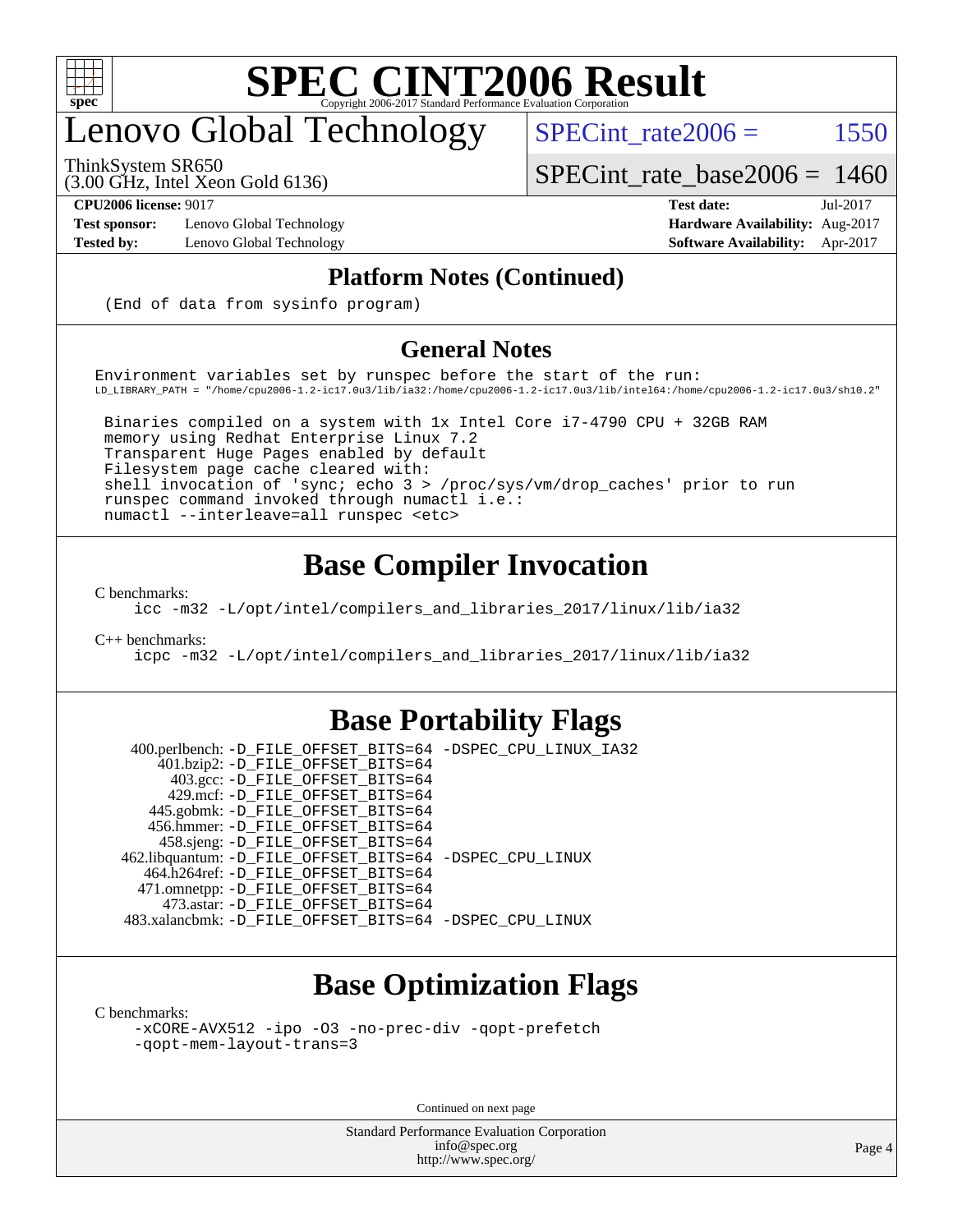

## enovo Global Technology

ThinkSystem SR650

SPECint rate $2006 =$  1550

(3.00 GHz, Intel Xeon Gold 6136)

[SPECint\\_rate\\_base2006 =](http://www.spec.org/auto/cpu2006/Docs/result-fields.html#SPECintratebase2006) 1460

**[Test sponsor:](http://www.spec.org/auto/cpu2006/Docs/result-fields.html#Testsponsor)** Lenovo Global Technology **[Hardware Availability:](http://www.spec.org/auto/cpu2006/Docs/result-fields.html#HardwareAvailability)** Aug-2017

**[CPU2006 license:](http://www.spec.org/auto/cpu2006/Docs/result-fields.html#CPU2006license)** 9017 **[Test date:](http://www.spec.org/auto/cpu2006/Docs/result-fields.html#Testdate)** Jul-2017 **[Tested by:](http://www.spec.org/auto/cpu2006/Docs/result-fields.html#Testedby)** Lenovo Global Technology **[Software Availability:](http://www.spec.org/auto/cpu2006/Docs/result-fields.html#SoftwareAvailability)** Apr-2017

### **[Base Optimization Flags \(Continued\)](http://www.spec.org/auto/cpu2006/Docs/result-fields.html#BaseOptimizationFlags)**

[C++ benchmarks:](http://www.spec.org/auto/cpu2006/Docs/result-fields.html#CXXbenchmarks)

[-xCORE-AVX512](http://www.spec.org/cpu2006/results/res2017q4/cpu2006-20170918-49739.flags.html#user_CXXbase_f-xCORE-AVX512) [-ipo](http://www.spec.org/cpu2006/results/res2017q4/cpu2006-20170918-49739.flags.html#user_CXXbase_f-ipo) [-O3](http://www.spec.org/cpu2006/results/res2017q4/cpu2006-20170918-49739.flags.html#user_CXXbase_f-O3) [-no-prec-div](http://www.spec.org/cpu2006/results/res2017q4/cpu2006-20170918-49739.flags.html#user_CXXbase_f-no-prec-div) [-qopt-prefetch](http://www.spec.org/cpu2006/results/res2017q4/cpu2006-20170918-49739.flags.html#user_CXXbase_f-qopt-prefetch) [-qopt-mem-layout-trans=3](http://www.spec.org/cpu2006/results/res2017q4/cpu2006-20170918-49739.flags.html#user_CXXbase_f-qopt-mem-layout-trans_170f5be61cd2cedc9b54468c59262d5d) [-Wl,-z,muldefs](http://www.spec.org/cpu2006/results/res2017q4/cpu2006-20170918-49739.flags.html#user_CXXbase_link_force_multiple1_74079c344b956b9658436fd1b6dd3a8a) [-L/sh10.2 -lsmartheap](http://www.spec.org/cpu2006/results/res2017q4/cpu2006-20170918-49739.flags.html#user_CXXbase_SmartHeap_b831f2d313e2fffa6dfe3f00ffc1f1c0)

### **[Base Other Flags](http://www.spec.org/auto/cpu2006/Docs/result-fields.html#BaseOtherFlags)**

[C benchmarks](http://www.spec.org/auto/cpu2006/Docs/result-fields.html#Cbenchmarks):

403.gcc: [-Dalloca=\\_alloca](http://www.spec.org/cpu2006/results/res2017q4/cpu2006-20170918-49739.flags.html#b403.gcc_baseEXTRA_CFLAGS_Dalloca_be3056838c12de2578596ca5467af7f3)

### **[Peak Compiler Invocation](http://www.spec.org/auto/cpu2006/Docs/result-fields.html#PeakCompilerInvocation)**

[C benchmarks \(except as noted below\)](http://www.spec.org/auto/cpu2006/Docs/result-fields.html#Cbenchmarksexceptasnotedbelow):

[icc -m32 -L/opt/intel/compilers\\_and\\_libraries\\_2017/linux/lib/ia32](http://www.spec.org/cpu2006/results/res2017q4/cpu2006-20170918-49739.flags.html#user_CCpeak_intel_icc_c29f3ff5a7ed067b11e4ec10a03f03ae)

400.perlbench: [icc -m64](http://www.spec.org/cpu2006/results/res2017q4/cpu2006-20170918-49739.flags.html#user_peakCCLD400_perlbench_intel_icc_64bit_bda6cc9af1fdbb0edc3795bac97ada53)

401.bzip2: [icc -m64](http://www.spec.org/cpu2006/results/res2017q4/cpu2006-20170918-49739.flags.html#user_peakCCLD401_bzip2_intel_icc_64bit_bda6cc9af1fdbb0edc3795bac97ada53)

456.hmmer: [icc -m64](http://www.spec.org/cpu2006/results/res2017q4/cpu2006-20170918-49739.flags.html#user_peakCCLD456_hmmer_intel_icc_64bit_bda6cc9af1fdbb0edc3795bac97ada53)

458.sjeng: [icc -m64](http://www.spec.org/cpu2006/results/res2017q4/cpu2006-20170918-49739.flags.html#user_peakCCLD458_sjeng_intel_icc_64bit_bda6cc9af1fdbb0edc3795bac97ada53)

#### [C++ benchmarks:](http://www.spec.org/auto/cpu2006/Docs/result-fields.html#CXXbenchmarks)

[icpc -m32 -L/opt/intel/compilers\\_and\\_libraries\\_2017/linux/lib/ia32](http://www.spec.org/cpu2006/results/res2017q4/cpu2006-20170918-49739.flags.html#user_CXXpeak_intel_icpc_8c35c7808b62dab9ae41a1aa06361b6b)

### **[Peak Portability Flags](http://www.spec.org/auto/cpu2006/Docs/result-fields.html#PeakPortabilityFlags)**

 400.perlbench: [-DSPEC\\_CPU\\_LP64](http://www.spec.org/cpu2006/results/res2017q4/cpu2006-20170918-49739.flags.html#b400.perlbench_peakCPORTABILITY_DSPEC_CPU_LP64) [-DSPEC\\_CPU\\_LINUX\\_X64](http://www.spec.org/cpu2006/results/res2017q4/cpu2006-20170918-49739.flags.html#b400.perlbench_peakCPORTABILITY_DSPEC_CPU_LINUX_X64) 401.bzip2: [-DSPEC\\_CPU\\_LP64](http://www.spec.org/cpu2006/results/res2017q4/cpu2006-20170918-49739.flags.html#suite_peakCPORTABILITY401_bzip2_DSPEC_CPU_LP64) 403.gcc: [-D\\_FILE\\_OFFSET\\_BITS=64](http://www.spec.org/cpu2006/results/res2017q4/cpu2006-20170918-49739.flags.html#user_peakPORTABILITY403_gcc_file_offset_bits_64_438cf9856305ebd76870a2c6dc2689ab) 429.mcf: [-D\\_FILE\\_OFFSET\\_BITS=64](http://www.spec.org/cpu2006/results/res2017q4/cpu2006-20170918-49739.flags.html#user_peakPORTABILITY429_mcf_file_offset_bits_64_438cf9856305ebd76870a2c6dc2689ab) 445.gobmk: [-D\\_FILE\\_OFFSET\\_BITS=64](http://www.spec.org/cpu2006/results/res2017q4/cpu2006-20170918-49739.flags.html#user_peakPORTABILITY445_gobmk_file_offset_bits_64_438cf9856305ebd76870a2c6dc2689ab) 456.hmmer: [-DSPEC\\_CPU\\_LP64](http://www.spec.org/cpu2006/results/res2017q4/cpu2006-20170918-49739.flags.html#suite_peakCPORTABILITY456_hmmer_DSPEC_CPU_LP64) 458.sjeng: [-DSPEC\\_CPU\\_LP64](http://www.spec.org/cpu2006/results/res2017q4/cpu2006-20170918-49739.flags.html#suite_peakCPORTABILITY458_sjeng_DSPEC_CPU_LP64) 462.libquantum: [-D\\_FILE\\_OFFSET\\_BITS=64](http://www.spec.org/cpu2006/results/res2017q4/cpu2006-20170918-49739.flags.html#user_peakPORTABILITY462_libquantum_file_offset_bits_64_438cf9856305ebd76870a2c6dc2689ab) [-DSPEC\\_CPU\\_LINUX](http://www.spec.org/cpu2006/results/res2017q4/cpu2006-20170918-49739.flags.html#b462.libquantum_peakCPORTABILITY_DSPEC_CPU_LINUX) 464.h264ref: [-D\\_FILE\\_OFFSET\\_BITS=64](http://www.spec.org/cpu2006/results/res2017q4/cpu2006-20170918-49739.flags.html#user_peakPORTABILITY464_h264ref_file_offset_bits_64_438cf9856305ebd76870a2c6dc2689ab) 471.omnetpp: [-D\\_FILE\\_OFFSET\\_BITS=64](http://www.spec.org/cpu2006/results/res2017q4/cpu2006-20170918-49739.flags.html#user_peakPORTABILITY471_omnetpp_file_offset_bits_64_438cf9856305ebd76870a2c6dc2689ab) 473.astar: [-D\\_FILE\\_OFFSET\\_BITS=64](http://www.spec.org/cpu2006/results/res2017q4/cpu2006-20170918-49739.flags.html#user_peakPORTABILITY473_astar_file_offset_bits_64_438cf9856305ebd76870a2c6dc2689ab) 483.xalancbmk: [-D\\_FILE\\_OFFSET\\_BITS=64](http://www.spec.org/cpu2006/results/res2017q4/cpu2006-20170918-49739.flags.html#user_peakPORTABILITY483_xalancbmk_file_offset_bits_64_438cf9856305ebd76870a2c6dc2689ab) [-DSPEC\\_CPU\\_LINUX](http://www.spec.org/cpu2006/results/res2017q4/cpu2006-20170918-49739.flags.html#b483.xalancbmk_peakCXXPORTABILITY_DSPEC_CPU_LINUX)

> Standard Performance Evaluation Corporation [info@spec.org](mailto:info@spec.org) <http://www.spec.org/>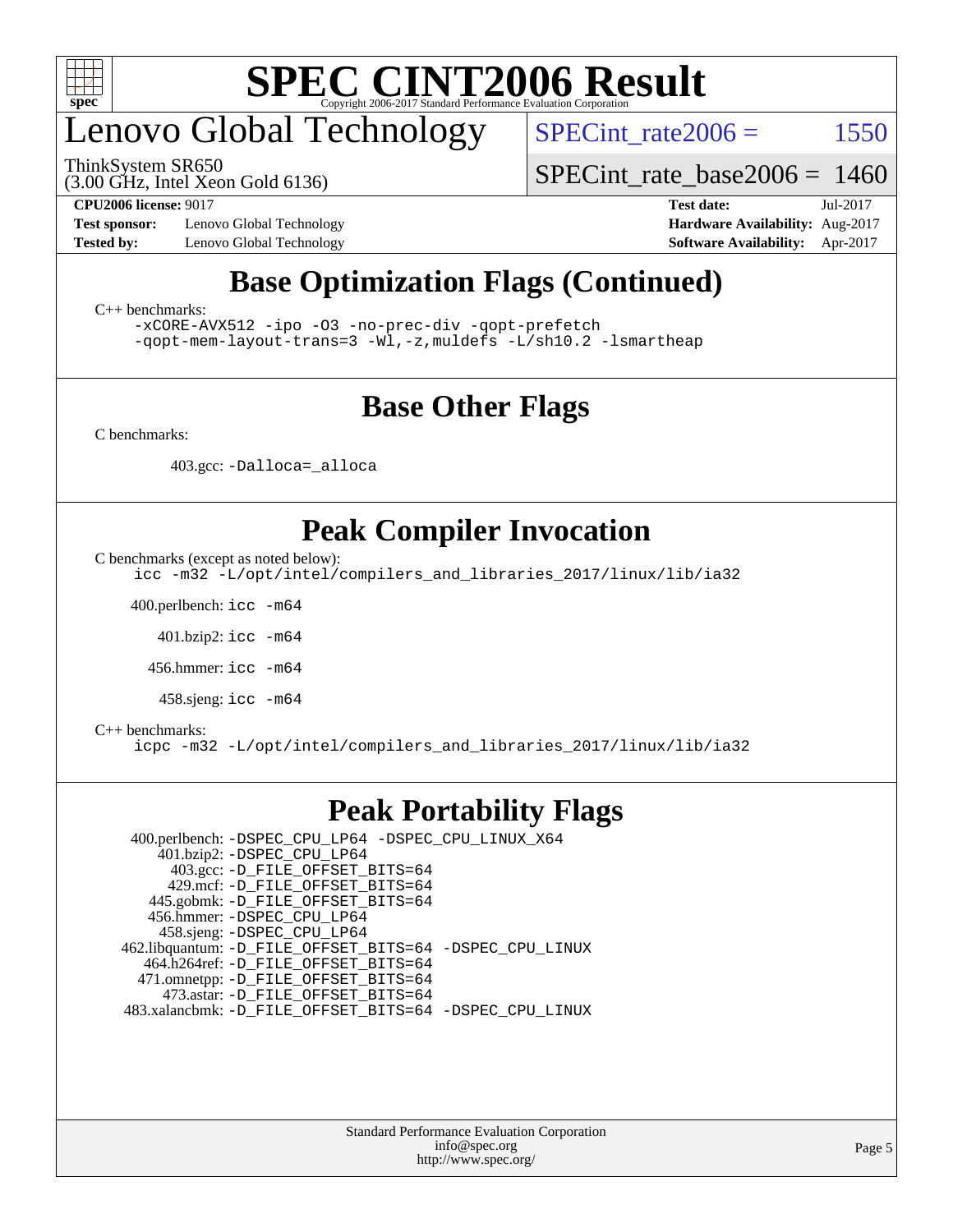

## enovo Global Technology

SPECint rate $2006 =$  1550

(3.00 GHz, Intel Xeon Gold 6136) ThinkSystem SR650

[SPECint\\_rate\\_base2006 =](http://www.spec.org/auto/cpu2006/Docs/result-fields.html#SPECintratebase2006) 1460

**[Test sponsor:](http://www.spec.org/auto/cpu2006/Docs/result-fields.html#Testsponsor)** Lenovo Global Technology **[Hardware Availability:](http://www.spec.org/auto/cpu2006/Docs/result-fields.html#HardwareAvailability)** Aug-2017 **[Tested by:](http://www.spec.org/auto/cpu2006/Docs/result-fields.html#Testedby)** Lenovo Global Technology **[Software Availability:](http://www.spec.org/auto/cpu2006/Docs/result-fields.html#SoftwareAvailability)** Apr-2017

## **[CPU2006 license:](http://www.spec.org/auto/cpu2006/Docs/result-fields.html#CPU2006license)** 9017 **[Test date:](http://www.spec.org/auto/cpu2006/Docs/result-fields.html#Testdate)** Jul-2017

### **[Peak Optimization Flags](http://www.spec.org/auto/cpu2006/Docs/result-fields.html#PeakOptimizationFlags)**

#### [C benchmarks](http://www.spec.org/auto/cpu2006/Docs/result-fields.html#Cbenchmarks):

 400.perlbench: [-prof-gen](http://www.spec.org/cpu2006/results/res2017q4/cpu2006-20170918-49739.flags.html#user_peakPASS1_CFLAGSPASS1_LDCFLAGS400_perlbench_prof_gen_e43856698f6ca7b7e442dfd80e94a8fc)(pass 1) [-prof-use](http://www.spec.org/cpu2006/results/res2017q4/cpu2006-20170918-49739.flags.html#user_peakPASS2_CFLAGSPASS2_LDCFLAGS400_perlbench_prof_use_bccf7792157ff70d64e32fe3e1250b55)(pass 2) [-xCORE-AVX512](http://www.spec.org/cpu2006/results/res2017q4/cpu2006-20170918-49739.flags.html#user_peakPASS2_CFLAGSPASS2_LDCFLAGS400_perlbench_f-xCORE-AVX512)(pass 2)  $-par-num-threads=1(pass 1) -ipo(pass 2) -O3(pass 2)$  $-par-num-threads=1(pass 1) -ipo(pass 2) -O3(pass 2)$  $-par-num-threads=1(pass 1) -ipo(pass 2) -O3(pass 2)$  $-par-num-threads=1(pass 1) -ipo(pass 2) -O3(pass 2)$  $-par-num-threads=1(pass 1) -ipo(pass 2) -O3(pass 2)$  $-par-num-threads=1(pass 1) -ipo(pass 2) -O3(pass 2)$ [-no-prec-div](http://www.spec.org/cpu2006/results/res2017q4/cpu2006-20170918-49739.flags.html#user_peakPASS2_CFLAGSPASS2_LDCFLAGS400_perlbench_f-no-prec-div)(pass 2) [-auto-ilp32](http://www.spec.org/cpu2006/results/res2017q4/cpu2006-20170918-49739.flags.html#user_peakCOPTIMIZE400_perlbench_f-auto-ilp32) [-qopt-mem-layout-trans=3](http://www.spec.org/cpu2006/results/res2017q4/cpu2006-20170918-49739.flags.html#user_peakCOPTIMIZE400_perlbench_f-qopt-mem-layout-trans_170f5be61cd2cedc9b54468c59262d5d) 401.bzip2: [-prof-gen](http://www.spec.org/cpu2006/results/res2017q4/cpu2006-20170918-49739.flags.html#user_peakPASS1_CFLAGSPASS1_LDCFLAGS401_bzip2_prof_gen_e43856698f6ca7b7e442dfd80e94a8fc)(pass 1) [-prof-use](http://www.spec.org/cpu2006/results/res2017q4/cpu2006-20170918-49739.flags.html#user_peakPASS2_CFLAGSPASS2_LDCFLAGS401_bzip2_prof_use_bccf7792157ff70d64e32fe3e1250b55)(pass 2) [-xCORE-AVX512](http://www.spec.org/cpu2006/results/res2017q4/cpu2006-20170918-49739.flags.html#user_peakPASS2_CFLAGSPASS2_LDCFLAGS401_bzip2_f-xCORE-AVX512)(pass 2) [-par-num-threads=1](http://www.spec.org/cpu2006/results/res2017q4/cpu2006-20170918-49739.flags.html#user_peakPASS1_CFLAGSPASS1_LDCFLAGS401_bzip2_par_num_threads_786a6ff141b4e9e90432e998842df6c2)(pass 1) [-ipo](http://www.spec.org/cpu2006/results/res2017q4/cpu2006-20170918-49739.flags.html#user_peakPASS2_CFLAGSPASS2_LDCFLAGS401_bzip2_f-ipo)(pass 2) [-O3](http://www.spec.org/cpu2006/results/res2017q4/cpu2006-20170918-49739.flags.html#user_peakPASS2_CFLAGSPASS2_LDCFLAGS401_bzip2_f-O3)(pass 2) [-no-prec-div](http://www.spec.org/cpu2006/results/res2017q4/cpu2006-20170918-49739.flags.html#user_peakPASS2_CFLAGSPASS2_LDCFLAGS401_bzip2_f-no-prec-div)(pass 2) [-qopt-prefetch](http://www.spec.org/cpu2006/results/res2017q4/cpu2006-20170918-49739.flags.html#user_peakCOPTIMIZE401_bzip2_f-qopt-prefetch) [-auto-ilp32](http://www.spec.org/cpu2006/results/res2017q4/cpu2006-20170918-49739.flags.html#user_peakCOPTIMIZE401_bzip2_f-auto-ilp32) [-qopt-mem-layout-trans=3](http://www.spec.org/cpu2006/results/res2017q4/cpu2006-20170918-49739.flags.html#user_peakCOPTIMIZE401_bzip2_f-qopt-mem-layout-trans_170f5be61cd2cedc9b54468c59262d5d) 403.gcc: [-xCORE-AVX512](http://www.spec.org/cpu2006/results/res2017q4/cpu2006-20170918-49739.flags.html#user_peakOPTIMIZE403_gcc_f-xCORE-AVX512) [-ipo](http://www.spec.org/cpu2006/results/res2017q4/cpu2006-20170918-49739.flags.html#user_peakOPTIMIZE403_gcc_f-ipo) [-O3](http://www.spec.org/cpu2006/results/res2017q4/cpu2006-20170918-49739.flags.html#user_peakOPTIMIZE403_gcc_f-O3) [-no-prec-div](http://www.spec.org/cpu2006/results/res2017q4/cpu2006-20170918-49739.flags.html#user_peakOPTIMIZE403_gcc_f-no-prec-div) [-qopt-mem-layout-trans=3](http://www.spec.org/cpu2006/results/res2017q4/cpu2006-20170918-49739.flags.html#user_peakCOPTIMIZE403_gcc_f-qopt-mem-layout-trans_170f5be61cd2cedc9b54468c59262d5d)  $429$ .mcf: basepeak = yes 445.gobmk: [-prof-gen](http://www.spec.org/cpu2006/results/res2017q4/cpu2006-20170918-49739.flags.html#user_peakPASS1_CFLAGSPASS1_LDCFLAGS445_gobmk_prof_gen_e43856698f6ca7b7e442dfd80e94a8fc)(pass 1) [-prof-use](http://www.spec.org/cpu2006/results/res2017q4/cpu2006-20170918-49739.flags.html#user_peakPASS2_CFLAGSPASS2_LDCFLAGSPASS2_LDFLAGS445_gobmk_prof_use_bccf7792157ff70d64e32fe3e1250b55)(pass 2) [-xCORE-AVX512](http://www.spec.org/cpu2006/results/res2017q4/cpu2006-20170918-49739.flags.html#user_peakPASS2_CFLAGSPASS2_LDCFLAGSPASS2_LDFLAGS445_gobmk_f-xCORE-AVX512)(pass 2) [-par-num-threads=1](http://www.spec.org/cpu2006/results/res2017q4/cpu2006-20170918-49739.flags.html#user_peakPASS1_CFLAGSPASS1_LDCFLAGS445_gobmk_par_num_threads_786a6ff141b4e9e90432e998842df6c2)(pass 1) [-ipo](http://www.spec.org/cpu2006/results/res2017q4/cpu2006-20170918-49739.flags.html#user_peakPASS2_LDCFLAGS445_gobmk_f-ipo)(pass 2) [-O3](http://www.spec.org/cpu2006/results/res2017q4/cpu2006-20170918-49739.flags.html#user_peakPASS2_LDCFLAGS445_gobmk_f-O3)(pass 2) [-no-prec-div](http://www.spec.org/cpu2006/results/res2017q4/cpu2006-20170918-49739.flags.html#user_peakPASS2_LDCFLAGS445_gobmk_f-no-prec-div)(pass 2) [-qopt-mem-layout-trans=3](http://www.spec.org/cpu2006/results/res2017q4/cpu2006-20170918-49739.flags.html#user_peakCOPTIMIZE445_gobmk_f-qopt-mem-layout-trans_170f5be61cd2cedc9b54468c59262d5d) 456.hmmer: [-xCORE-AVX512](http://www.spec.org/cpu2006/results/res2017q4/cpu2006-20170918-49739.flags.html#user_peakOPTIMIZE456_hmmer_f-xCORE-AVX512) [-ipo](http://www.spec.org/cpu2006/results/res2017q4/cpu2006-20170918-49739.flags.html#user_peakOPTIMIZE456_hmmer_f-ipo) [-O3](http://www.spec.org/cpu2006/results/res2017q4/cpu2006-20170918-49739.flags.html#user_peakOPTIMIZE456_hmmer_f-O3) [-no-prec-div](http://www.spec.org/cpu2006/results/res2017q4/cpu2006-20170918-49739.flags.html#user_peakOPTIMIZE456_hmmer_f-no-prec-div) [-unroll2](http://www.spec.org/cpu2006/results/res2017q4/cpu2006-20170918-49739.flags.html#user_peakCOPTIMIZE456_hmmer_f-unroll_784dae83bebfb236979b41d2422d7ec2) [-auto-ilp32](http://www.spec.org/cpu2006/results/res2017q4/cpu2006-20170918-49739.flags.html#user_peakCOPTIMIZE456_hmmer_f-auto-ilp32) [-qopt-mem-layout-trans=3](http://www.spec.org/cpu2006/results/res2017q4/cpu2006-20170918-49739.flags.html#user_peakCOPTIMIZE456_hmmer_f-qopt-mem-layout-trans_170f5be61cd2cedc9b54468c59262d5d) 458.sjeng: [-prof-gen](http://www.spec.org/cpu2006/results/res2017q4/cpu2006-20170918-49739.flags.html#user_peakPASS1_CFLAGSPASS1_LDCFLAGS458_sjeng_prof_gen_e43856698f6ca7b7e442dfd80e94a8fc)(pass 1) [-prof-use](http://www.spec.org/cpu2006/results/res2017q4/cpu2006-20170918-49739.flags.html#user_peakPASS2_CFLAGSPASS2_LDCFLAGS458_sjeng_prof_use_bccf7792157ff70d64e32fe3e1250b55)(pass 2) [-xCORE-AVX512](http://www.spec.org/cpu2006/results/res2017q4/cpu2006-20170918-49739.flags.html#user_peakPASS2_CFLAGSPASS2_LDCFLAGS458_sjeng_f-xCORE-AVX512)(pass 2) [-par-num-threads=1](http://www.spec.org/cpu2006/results/res2017q4/cpu2006-20170918-49739.flags.html#user_peakPASS1_CFLAGSPASS1_LDCFLAGS458_sjeng_par_num_threads_786a6ff141b4e9e90432e998842df6c2)(pass 1) [-ipo](http://www.spec.org/cpu2006/results/res2017q4/cpu2006-20170918-49739.flags.html#user_peakPASS2_CFLAGSPASS2_LDCFLAGS458_sjeng_f-ipo)(pass 2) [-O3](http://www.spec.org/cpu2006/results/res2017q4/cpu2006-20170918-49739.flags.html#user_peakPASS2_CFLAGSPASS2_LDCFLAGS458_sjeng_f-O3)(pass 2) [-no-prec-div](http://www.spec.org/cpu2006/results/res2017q4/cpu2006-20170918-49739.flags.html#user_peakPASS2_CFLAGSPASS2_LDCFLAGS458_sjeng_f-no-prec-div)(pass 2) [-unroll4](http://www.spec.org/cpu2006/results/res2017q4/cpu2006-20170918-49739.flags.html#user_peakCOPTIMIZE458_sjeng_f-unroll_4e5e4ed65b7fd20bdcd365bec371b81f) [-auto-ilp32](http://www.spec.org/cpu2006/results/res2017q4/cpu2006-20170918-49739.flags.html#user_peakCOPTIMIZE458_sjeng_f-auto-ilp32) [-qopt-mem-layout-trans=3](http://www.spec.org/cpu2006/results/res2017q4/cpu2006-20170918-49739.flags.html#user_peakCOPTIMIZE458_sjeng_f-qopt-mem-layout-trans_170f5be61cd2cedc9b54468c59262d5d)  $462$ .libquantum: basepeak = yes 464.h264ref: [-prof-gen](http://www.spec.org/cpu2006/results/res2017q4/cpu2006-20170918-49739.flags.html#user_peakPASS1_CFLAGSPASS1_LDCFLAGS464_h264ref_prof_gen_e43856698f6ca7b7e442dfd80e94a8fc)(pass 1) [-prof-use](http://www.spec.org/cpu2006/results/res2017q4/cpu2006-20170918-49739.flags.html#user_peakPASS2_CFLAGSPASS2_LDCFLAGS464_h264ref_prof_use_bccf7792157ff70d64e32fe3e1250b55)(pass 2) [-xCORE-AVX512](http://www.spec.org/cpu2006/results/res2017q4/cpu2006-20170918-49739.flags.html#user_peakPASS2_CFLAGSPASS2_LDCFLAGS464_h264ref_f-xCORE-AVX512)(pass 2) [-par-num-threads=1](http://www.spec.org/cpu2006/results/res2017q4/cpu2006-20170918-49739.flags.html#user_peakPASS1_CFLAGSPASS1_LDCFLAGS464_h264ref_par_num_threads_786a6ff141b4e9e90432e998842df6c2)(pass 1) [-ipo](http://www.spec.org/cpu2006/results/res2017q4/cpu2006-20170918-49739.flags.html#user_peakPASS2_CFLAGSPASS2_LDCFLAGS464_h264ref_f-ipo)(pass 2) [-O3](http://www.spec.org/cpu2006/results/res2017q4/cpu2006-20170918-49739.flags.html#user_peakPASS2_CFLAGSPASS2_LDCFLAGS464_h264ref_f-O3)(pass 2) [-no-prec-div](http://www.spec.org/cpu2006/results/res2017q4/cpu2006-20170918-49739.flags.html#user_peakPASS2_CFLAGSPASS2_LDCFLAGS464_h264ref_f-no-prec-div)(pass 2) [-unroll2](http://www.spec.org/cpu2006/results/res2017q4/cpu2006-20170918-49739.flags.html#user_peakCOPTIMIZE464_h264ref_f-unroll_784dae83bebfb236979b41d2422d7ec2) [-qopt-mem-layout-trans=3](http://www.spec.org/cpu2006/results/res2017q4/cpu2006-20170918-49739.flags.html#user_peakCOPTIMIZE464_h264ref_f-qopt-mem-layout-trans_170f5be61cd2cedc9b54468c59262d5d) [C++ benchmarks:](http://www.spec.org/auto/cpu2006/Docs/result-fields.html#CXXbenchmarks) 471.omnetpp: [-prof-gen](http://www.spec.org/cpu2006/results/res2017q4/cpu2006-20170918-49739.flags.html#user_peakPASS1_CXXFLAGSPASS1_LDCXXFLAGS471_omnetpp_prof_gen_e43856698f6ca7b7e442dfd80e94a8fc)(pass 1) [-prof-use](http://www.spec.org/cpu2006/results/res2017q4/cpu2006-20170918-49739.flags.html#user_peakPASS2_CXXFLAGSPASS2_LDCXXFLAGS471_omnetpp_prof_use_bccf7792157ff70d64e32fe3e1250b55)(pass 2) [-xCORE-AVX512](http://www.spec.org/cpu2006/results/res2017q4/cpu2006-20170918-49739.flags.html#user_peakPASS2_CXXFLAGSPASS2_LDCXXFLAGS471_omnetpp_f-xCORE-AVX512)(pass 2) [-par-num-threads=1](http://www.spec.org/cpu2006/results/res2017q4/cpu2006-20170918-49739.flags.html#user_peakPASS1_CXXFLAGSPASS1_LDCXXFLAGS471_omnetpp_par_num_threads_786a6ff141b4e9e90432e998842df6c2)(pass 1) [-ipo](http://www.spec.org/cpu2006/results/res2017q4/cpu2006-20170918-49739.flags.html#user_peakPASS2_CXXFLAGSPASS2_LDCXXFLAGS471_omnetpp_f-ipo)(pass 2) [-O3](http://www.spec.org/cpu2006/results/res2017q4/cpu2006-20170918-49739.flags.html#user_peakPASS2_CXXFLAGSPASS2_LDCXXFLAGS471_omnetpp_f-O3)(pass 2) [-no-prec-div](http://www.spec.org/cpu2006/results/res2017q4/cpu2006-20170918-49739.flags.html#user_peakPASS2_CXXFLAGSPASS2_LDCXXFLAGS471_omnetpp_f-no-prec-div)(pass 2) [-qopt-ra-region-strategy=block](http://www.spec.org/cpu2006/results/res2017q4/cpu2006-20170918-49739.flags.html#user_peakCXXOPTIMIZE471_omnetpp_f-qopt-ra-region-strategy_430aa8f7c220cbde92ae827fa8d9be32)  [-qopt-mem-layout-trans=3](http://www.spec.org/cpu2006/results/res2017q4/cpu2006-20170918-49739.flags.html#user_peakCXXOPTIMIZE471_omnetpp_f-qopt-mem-layout-trans_170f5be61cd2cedc9b54468c59262d5d) [-Wl,-z,muldefs](http://www.spec.org/cpu2006/results/res2017q4/cpu2006-20170918-49739.flags.html#user_peakEXTRA_LDFLAGS471_omnetpp_link_force_multiple1_74079c344b956b9658436fd1b6dd3a8a) [-L/sh10.2 -lsmartheap](http://www.spec.org/cpu2006/results/res2017q4/cpu2006-20170918-49739.flags.html#user_peakEXTRA_LIBS471_omnetpp_SmartHeap_b831f2d313e2fffa6dfe3f00ffc1f1c0) 473.astar: basepeak = yes  $483.xalanchmk: basepeak = yes$